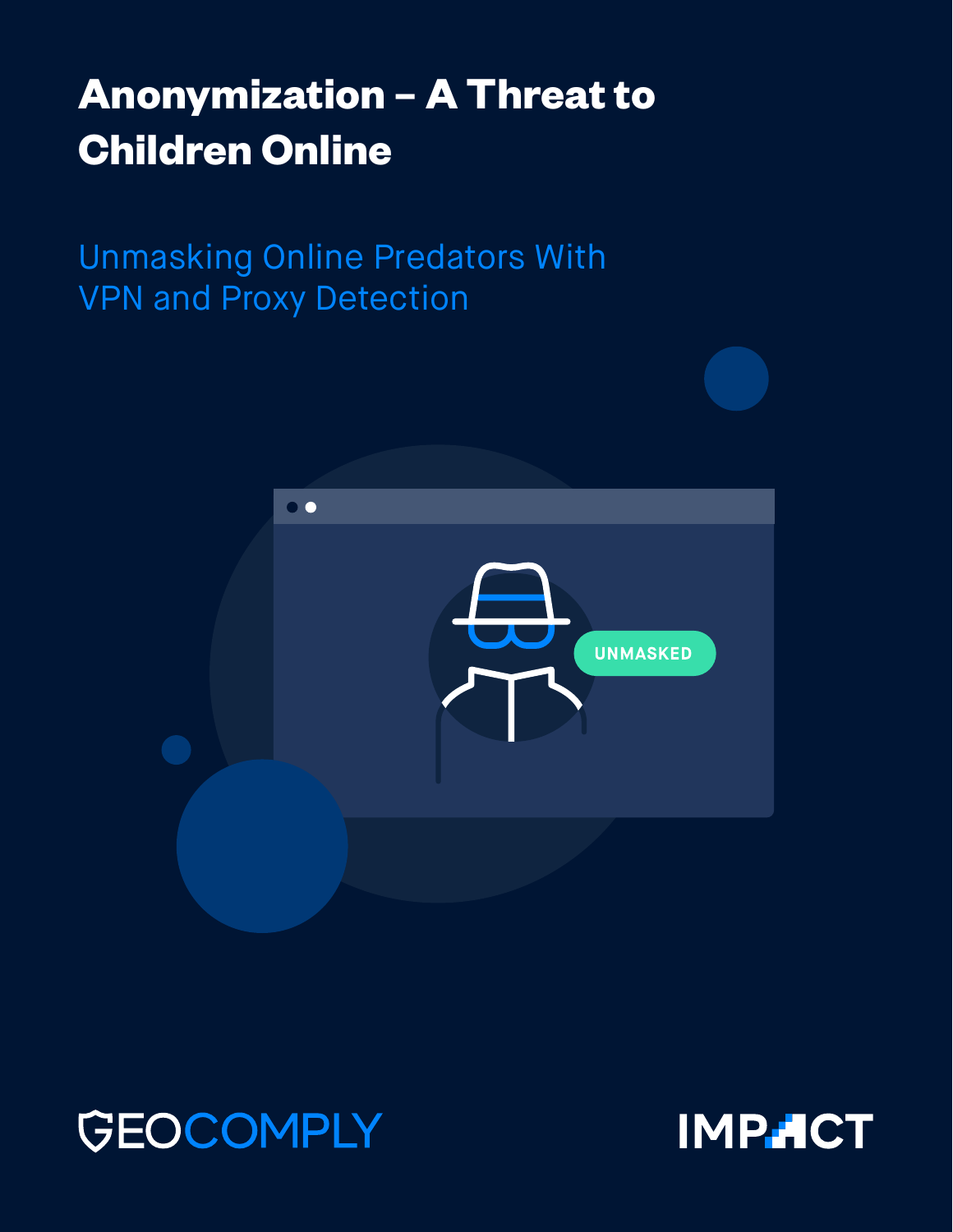#### Introduction G

The internet has broken down barriers to inclusion, connected societies, spurred innovation and enhanced efficiency. However, it has also created new opportunities for criminals to conduct illegal activity and exploit people online.

Children are particularly vulnerable to the dark realities of the internet. Predators exploit children by taking advantage of loopholes in the same identity verification and anonymizing tools we use daily. Online child sexual exploitation (OCSE) and the funding, production and distribution of Child Sexual Abuse Material (CSAM) have been exacerbated by the ability to anonymously share data on the internet.

With images and videos easily copied and shared on many online platforms, CSAM spreads faster than it can be taken down. Darknets, encryption services, anonymization technologies,

and peer-to-peer file-sharing services have created a safe harbor for offenders. Consequently, law enforcement faces many obstacles in identifying and prosecuting criminals, trapping survivors in a cycle of continued victimization. Often, CSAM resurfaces well after the abuse has ended, leaving victims feeling unsafe and exploited throughout their lives.

To combat OCSE, nonprofits, technology providers, law enforcement, and families must come together. Information sharing, collaboration and technology are central to the fight against child exploitation.

The following paper focuses on one technical solution for child safety that enhances the data available to law enforcement for investigations and creates avenues for collaboration between organizations fighting CSAM. By taking practical steps to uncover masked actors, we can make the internet a safer place for everyone.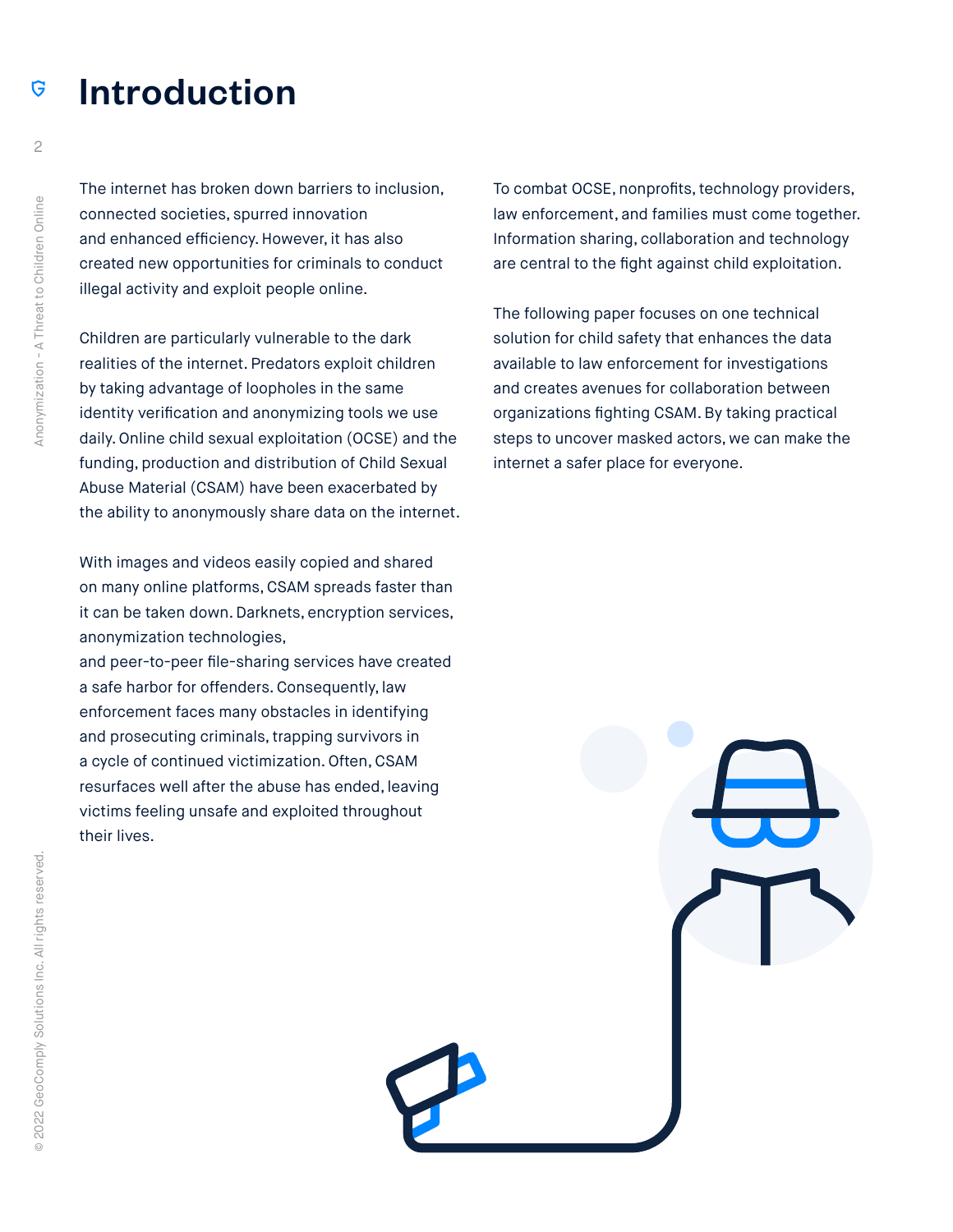# The Explosion of Anonymity

Nowadays, high value is placed on user privacy, and people have various motivations to operate anonymously online, such as accessing geofenced streaming content, evading censorship or bypassing firewalls.

On a daily basis, millions of people around the world use anonymizing tools, such as virtual private networks (VPNs) and proxies. Researchers have [found](https://www.top10vpn.com/assets/2020/03/Top10VPN-GWI-Global-VPN-Usage-Report-2020.pdf) that 1 in 3 internet users have a VPN. These numbers are higher in certain countries such as the United States (U.S.), where nearly [half](https://www.security.org/resources/vpn-consumer-report-2020/) of users claim to use some type of VPN.

Anonymizing tools can conceal a user's real internet protocol (IP) address, which is unique to each device and can reveal one's general location. Commonly used anonymizing tools include:

- **VPNs:** VPNs encrypt internet traffic and redirect it through a specially configured remote server run by a VPN host. **1**
- Proxies: Proxies do not encrypt internet traffic; rather, they send it to a Proxy, then forward it to the Internet, acting as the source of the request. **2**
- **Tor:** The Tor network (Tor is short for The Onion Router) routes traffic through various nodes, wrapping it in encryption each time. A computer that uses a Tor browser never communicates directly with the website's server. **3**



Ġ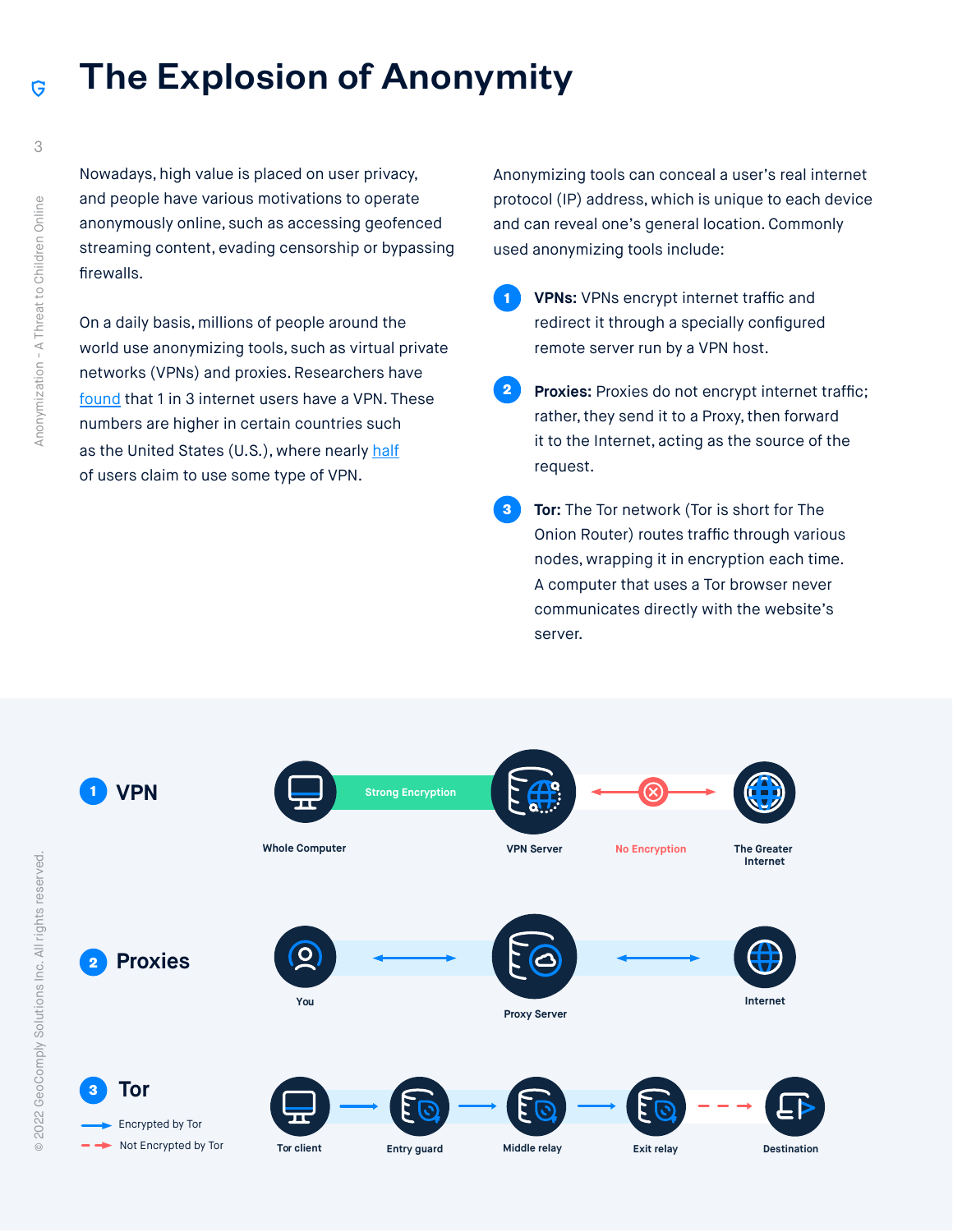VPN and proxy providers use sophisticated techniques to evade detection. For example, certain providers deliver "residential proxies" as a service to their customers. Residential proxies are innocent users' home IP addresses that have been hijacked through various techniques by internet service providers (ISPs) and re-sold as a premium anonymizing service. The residential IP hijacking tactic avoids using data centers that VPNs and proxies have traditionally relied on, making it even more difficult to detect.

The most common uses of VPNs include accessing geofenced streaming video content. IP addresses

have long been the standard way streaming video companies like Netflix and Hulu determine what content users may watch, depending on their location and respective copyright contracts.

VPNs help users access geographically restricted content by allowing their IP addresses to appear to be located in permitted regions.

However, the ability to anonymously operate online is also appealing for much darker purposes, including the distribution of child sexual abuse material (CSAM). Criminals can easily manipulate anonymizing tools to evade oversight and conduct illicit activity online.

"Criminals use various countermeasures to ensure their operational security online, and rely in so doing on services such as virtual private networks (VPNs), proxies and anonymous or The Onion Router (TOR) browsers."

– [Europol,](https://www.europol.europa.eu/cms/sites/default/files/documents/socta2021_1.pdf) 2021

G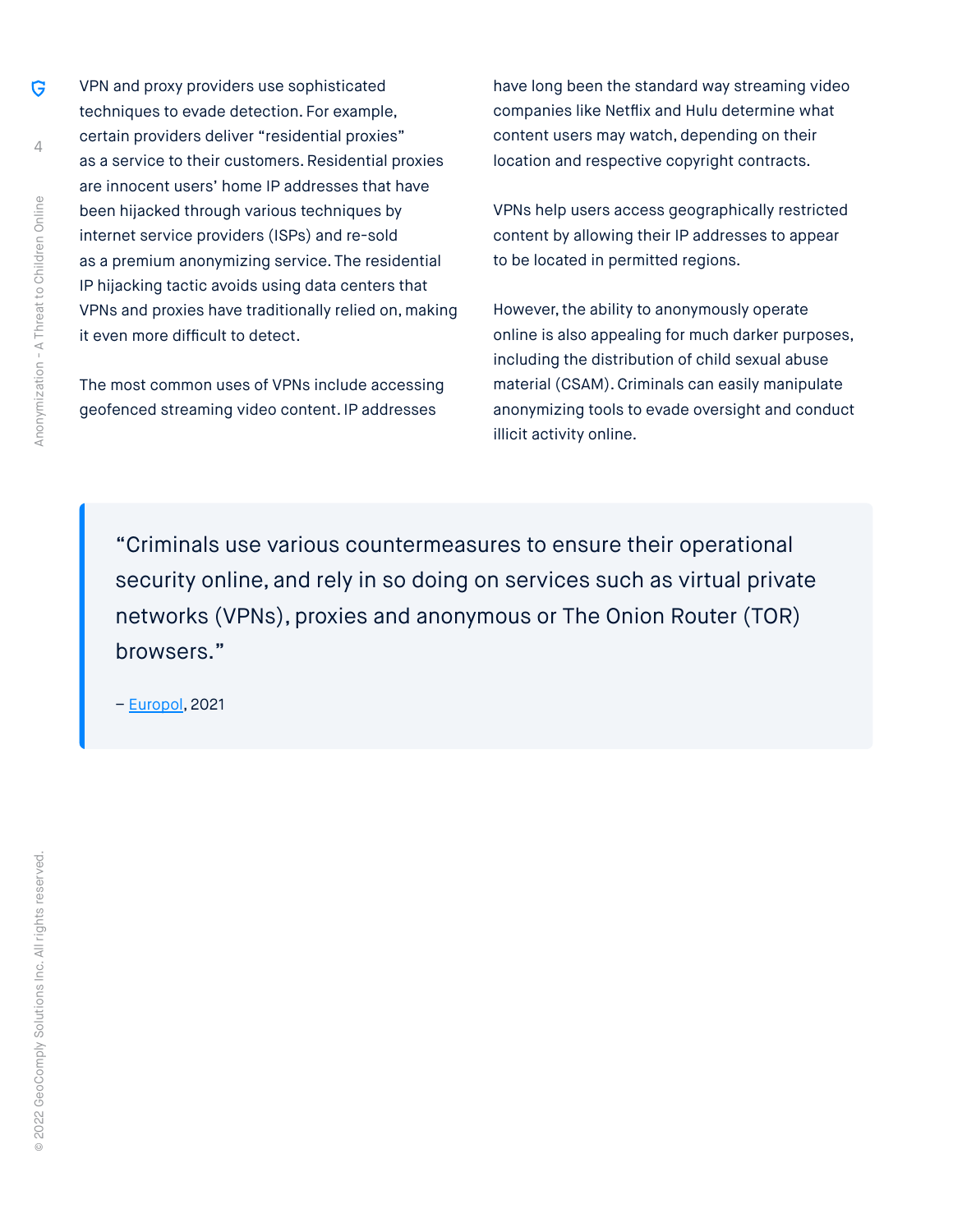#### **Masking Illegal Activity**  G

VPNs and other internet anonymizers enable the funding, production and circulation of CSAM. The Virtual Global Taskforce [has found](http://virtualglobaltaskforce.com/wp-content/uploads/2020/02/2019-Virtual-Global-Taskforce-Environmental-Scan_Unclassi.pdf) that some of the largest threats in online child sexual exploitation and transnational child sex offending are the increased support for personal privacy and anonymization technologies. The WeProtect Global Alliance [affirms](https://www.weprotect.org/wp-content/plugins/pdfjs-viewer-shortcode/pdfjs/web/viewer.php?file=/wp-content/uploads/Global-Threat-Assessment-2021.pdf&dButton=true&pButton=true&oButton=false&sButton=true#zoom=0&pagemode=none) that even offenders with minimal technical knowledge can obfuscate law enforcement investigations by using anonymizers such as Tor and VPNs.

These trends are exhibited in Suspicious Activity Reports (SAR) filed to regulators. The Financial Crimes Enforcement Network (FinCEN) recorded a [147%](https://www.fincen.gov/sites/default/files/shared/FinCEN%20OCSE%20Notice%20508C.pdf) increase in OCSE-related SAR filings between 2017 and 2020, observing that OCSE offenders are increasingly using convertible virtual currency, peer-to-peer mobile applications, the darknet, and anonymization and encryption services to try to avoid detection.

**The ability to anonymously share data online threatens law enforcement's ability to conduct investigations and places extreme pressures on organizations dealing with cyber tips by obfuscating the data available to identify offenders. Worst of all, it traps a child in a cycle of direct and indirect victimization.**

### **Case Study:**

- In 2020, international law enforcement agencies [shut down](https://www.europol.europa.eu/newsroom/news/cybercriminals%E2%80%99-favourite-vpn-taken-down-in-global-action) a VPN service that had enabled hundreds of thousands of illegal online transactions involving images of child abuse and other illicit activity.
- An OSCE [offender](https://www.end-violence.org/sites/default/files/paragraphs/download/Global%20Threat%20Assessment%202019.pdf) based in China exploited children via peer-to-peer file sharing sites, often using a VPN to hide his IP address.
- z A U.S. Federal Bureau of Intelligence (FBI) [investigation](https://www.justice.gov/opa/press-release/file/1001841/download) found that a cyberstalker used various anonymizing services, including Tor, VPN services, anonymized international texting services and offshore private email providers to conduct their predatory activity.

"More offenders are using anonymizing technologies such as TOR as well as VPNs to commit sexual offences against children online."

– The Virtual Global Taskforce, [2019.](http://virtualglobaltaskforce.com/wp-content/uploads/2020/02/2019-Virtual-Global-Taskforce-Environmental-Scan_Unclassi.pdf)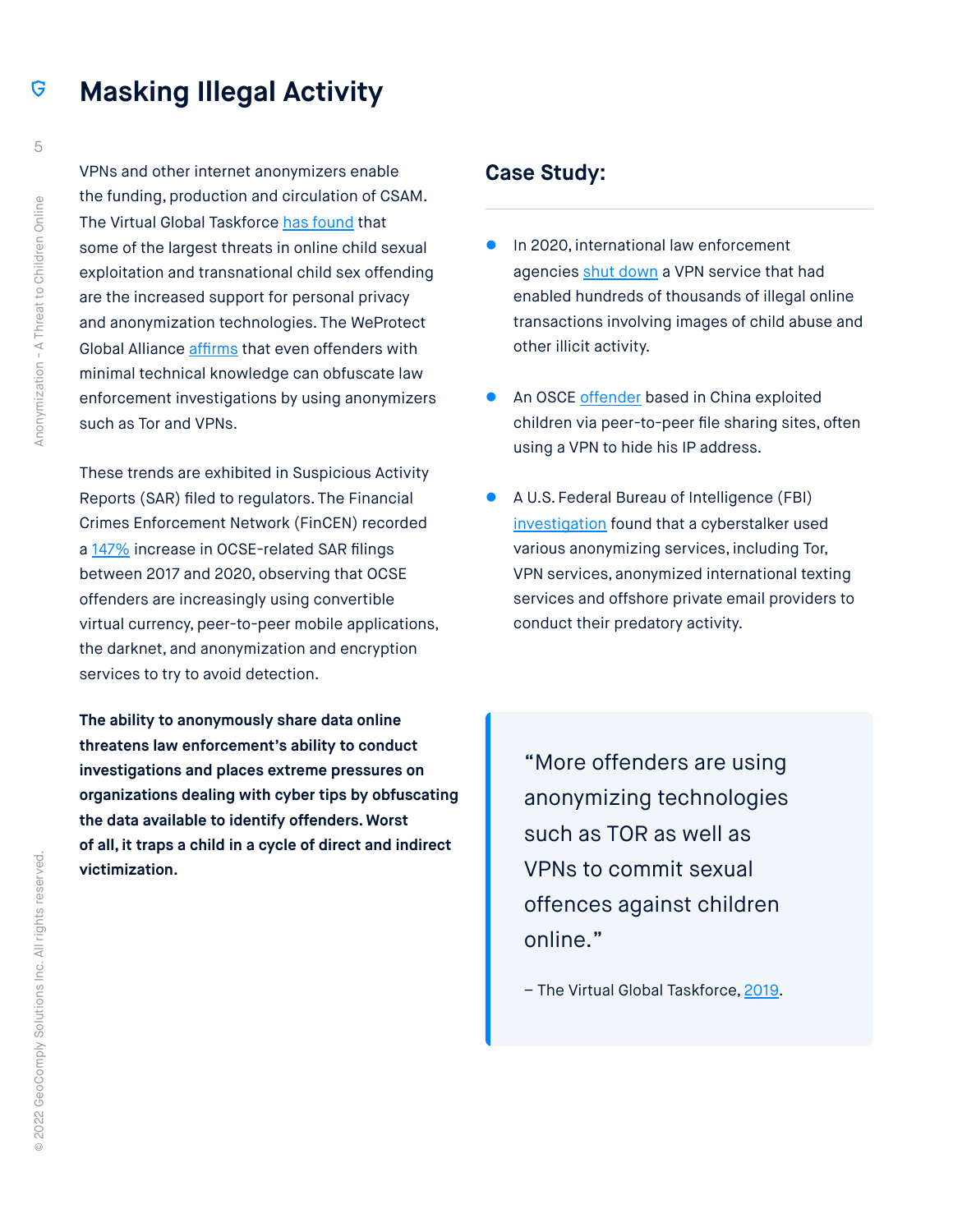#### **The Scale of the Problem** G

Nonprofits and law enforcement are fighting OCSE on a daily basis. Child exploitation reports to the National Center for Missing & Exploited Children (NCMEC) [increased by 28%](https://www.missingkids.org/gethelpnow/cybertipline) between 2019 and 2020, with reports totalling 21.7 million in 2020. That is nearly 60,000 reports every day.

With more youth spending time online, there are more opportunities for exploitation. The Canadian Centre for Child Protection (CCCP) saw an [88% increase](https://www.cybertip.ca/app/en/media_release_202102_sid2021) in reports during the COVID-19 pandemic. Girls appear in the overwhelming majority of CSAM, making up 80.42% of children depicted in the material assessed by the [CCCP.](http://s3.documentcloud.org/documents/2699673/Cybertip-ca-CSAResearchReport-2016-En.pdf)

CSAM appears on a variety of online platforms and services, including websites, email, instant messaging, peer-to-peer networks, internet gaming sites, social networking sites, and anonymized networks. This makes the tasks of removing CSAM and identifying offenders hugely complex.

Organizations fighting OSCE require all the tools, insights and information they can obtain to unmask criminals and protect children.

**[1 in 3](https://on24static.akamaized.net/event/35/12/99/9/rt/1/documents/resourceList1637028486767/projectshadowfincrimecanada20211116211637028485310.pdf) luring attempts reported to [cybertip.ca](http://cybertip.ca/)  happened on Instagram, Snapchat or KIK messenger.**

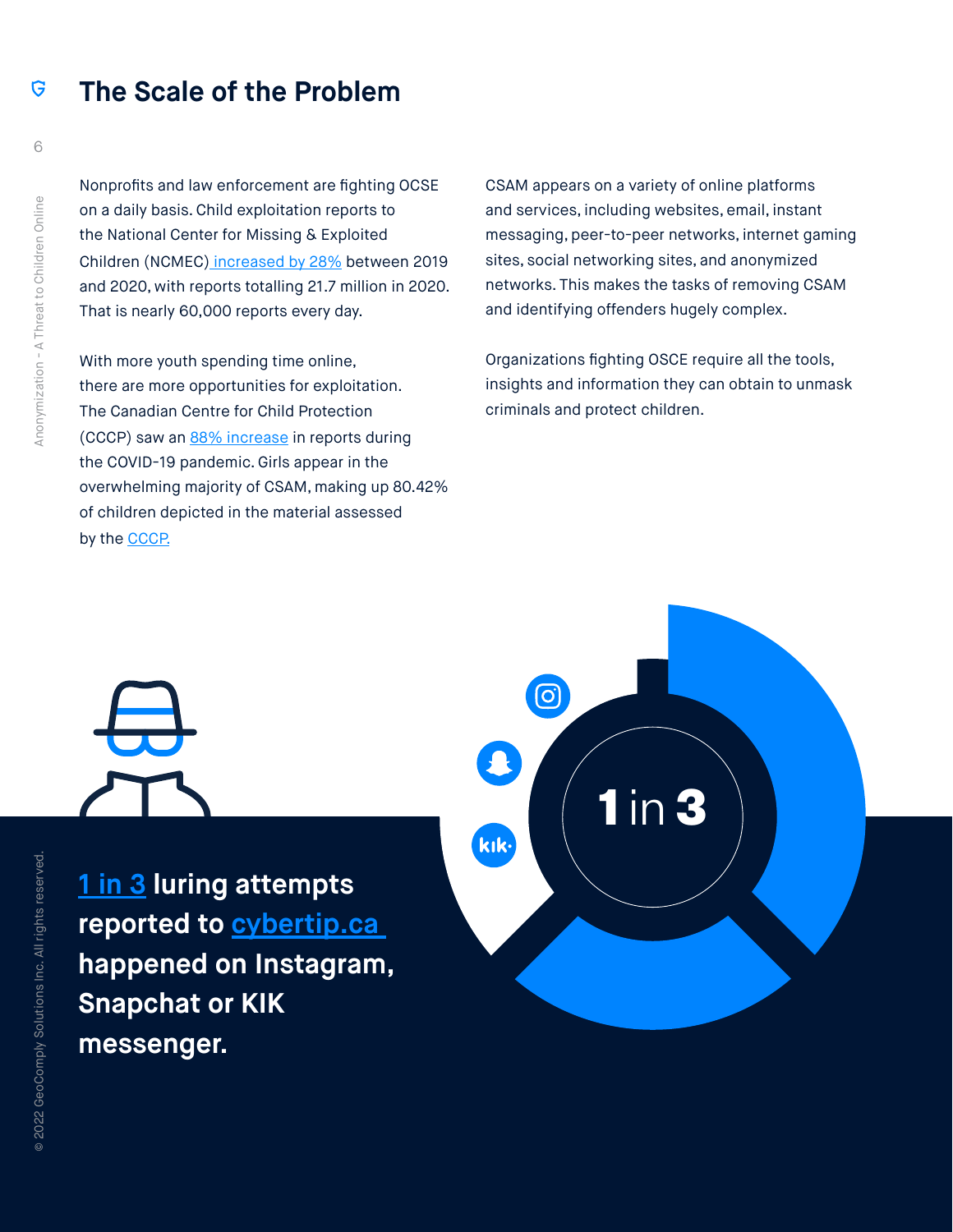G

## **SOLUTION: Industry-Leading VPN and Proxy Detection**



VPN and proxy detection tools serve a critical role in the fight against the manipulation of anonymizing tools by criminals. While there is a host of products available in the market, a number of nonprofits and law enforcement agencies have turned to GeoComply's industry-leading products for help.

GeoComply's award-winning VPN and proxy detection solution, [GeoGuard](https://www.geocomply.com/app/uploads/GeoGuard_Brochure_impact.pdf), provides multilayered protection against malicious spoofing tools and techniques. GeoGuard dynamically tracks and flags compromised VPNs, proxies, Tor exit nodes, residential proxies and other types of IP address manipulation. GeoGuard is a database of IP addresses compromised by anonymization services been independently tested to detect IP fraud with 99.6% accuracy. Using advanced and proprietary techniques combined with human intelligence, GeoGuard is continuously updated with new IPs multiple times per day, as well as expiring old IPs to ensure fewer "false positives."

Available as a locally hosted database or via API, GeoGuard is a simple solution to combat even the most advanced IP spoofing methods. By crossreferencing IP addresses associated with OSCE offenders, GeoGuard streamlines investigations, provides insights into IP addresses commonly used by offenders, and empowers investigators with enhanced analysis.

**Key Features**



### **Fraudulent IP address database**

Provides a dynamic, continuously updated list of IP addresses identified as fraudulent.



**Real-time rules engine**

Recognize methods of deception used to mask the true nature of fraudulent IP addresses.

#### **Device-agnostic**

A customizable spoofproof geolocation solution that works with a wide range of devices and user interfaces.



**Advanced location spoofing**

Detects advanced location spoofing techniques such as proxy over VPN and residential IP hijacking.

**Predict emerging threats**

Leverages GeoGuard's machine learning and human intelligence, to predict and counter emerging threats.



#### **Industry-verified**

Approved and recommended to help uncover anonymous bad actors.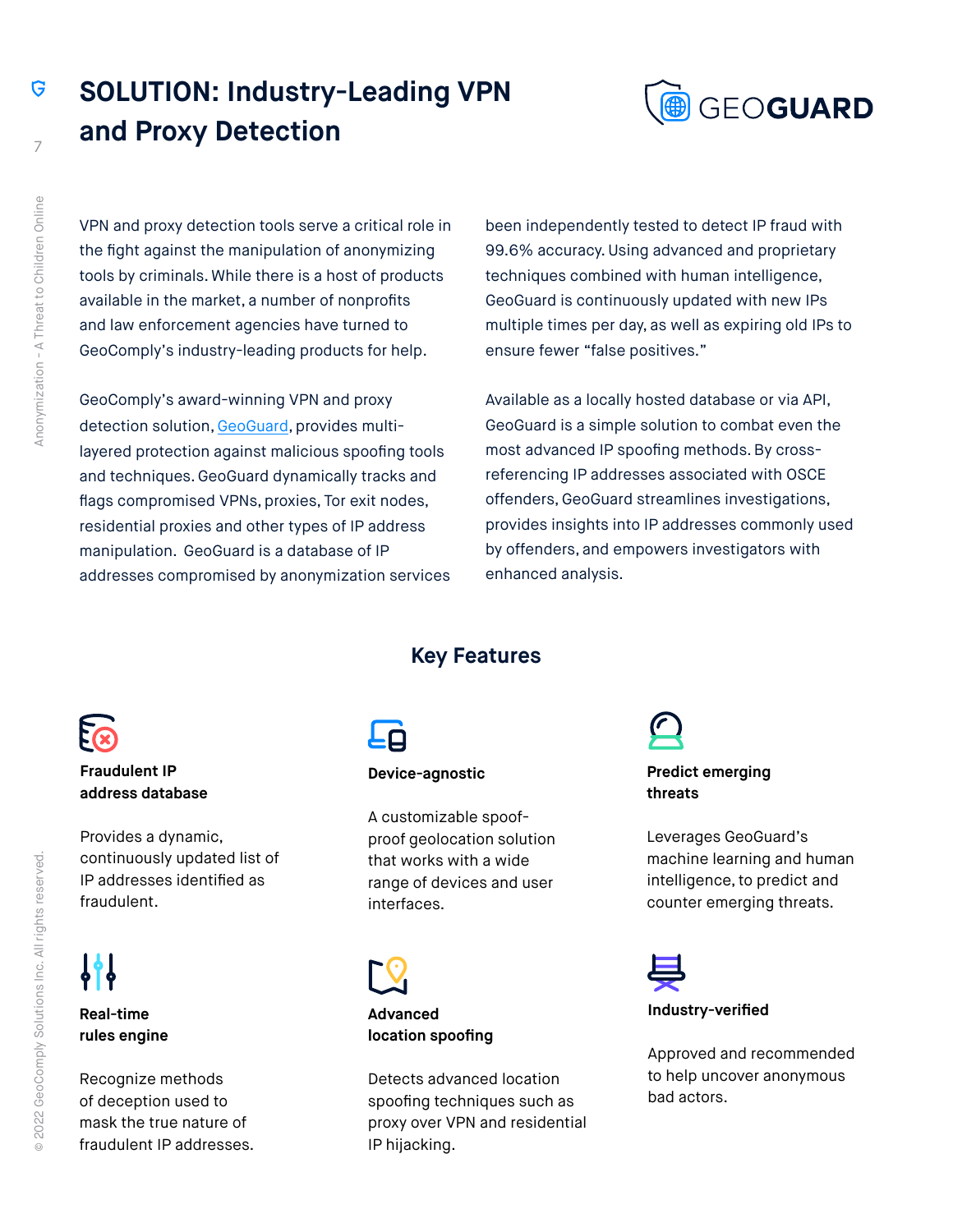#### **Case Study:** G

**The Child Rescue Coalition uses GeoGuard to analyze IP addresses relating to OSCE offenders. GeoGuard provides actionable evidence in law enforcement investigations relating to the distribution of CSAM. The Child Rescue Coalition states:**

"The utility of the GeoComply assistance to our mission is already proving itself. It is crucial that we're able to provide the most accurate information possible to our law enforcement users. It is not an exaggeration to say that GeoComply will literally help stop and, in some cases, even prevent the sexual abuse of a child."

– Glen Pounder, Chief Operating Officer, [Child Rescue Coalition](https://childrescuecoalition.org)